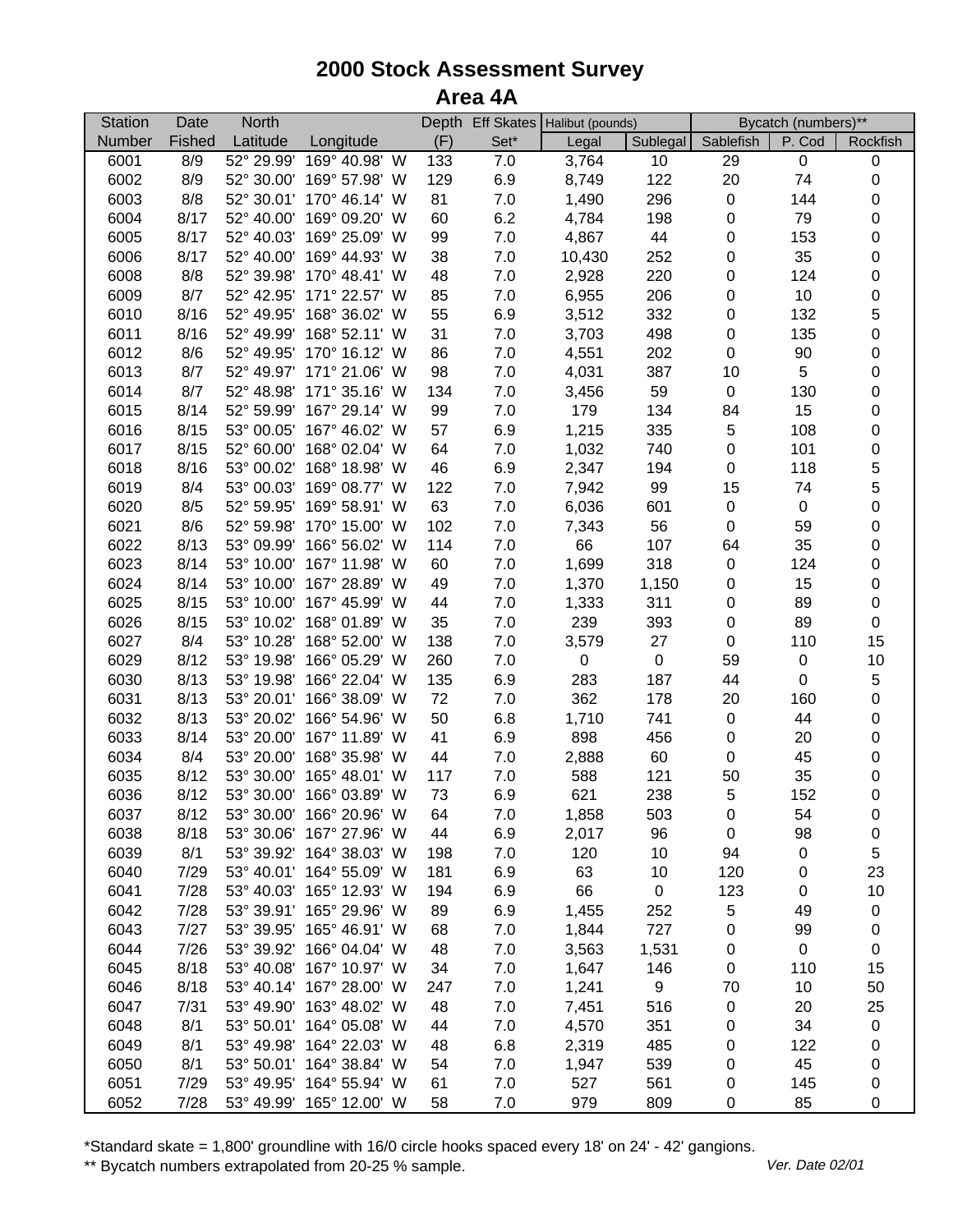## **2000 Stock Assessment Survey Area 4A**

| <b>Station</b> | Date   | <b>North</b> |                          |     |         | Depth Eff Skates Halibut (pounds) |                  | Bycatch (numbers)** |                  |                |
|----------------|--------|--------------|--------------------------|-----|---------|-----------------------------------|------------------|---------------------|------------------|----------------|
| Number         | Fished | Latitude     | Longitude                | (F) | Set*    | Legal                             | Sublegal         | Sablefish           | P. Cod           | Rockfish       |
| 6053           | 7/28   |              | 53° 49.92' 165° 29.00' W | 49  | 7.0     | 682                               | 398              | $\mathbf 0$         | 114              | $\pmb{0}$      |
| 6054           | 7/27   |              | 53° 49.95' 165° 46.02' W | 41  | $7.0$   | 470                               | 1,022            | $\pmb{0}$           | 208              | $\pmb{0}$      |
| 6055           | 7/26   |              | 53° 49.98' 166° 03.00' W | 41  | $7.0$   | 6,464                             | 672              | 0                   | $\boldsymbol{0}$ | $\mathbf 0$    |
| 6056           | 7/26   |              | 53° 50.00' 166° 20.05' W | 142 | 6.9     | 2,308                             | 93               | 0                   | 172              | $\overline{5}$ |
| 6057           | 7/31   |              | 54° 00.03' 164° 06.00' W | 41  | 7.0     | 2,585                             | 400              | 0                   | 20               | $\mathbf 0$    |
| 6058           | 7/30   |              | 53° 59.91' 164° 22.98' W | 56  | 7.0     | 2,263                             | 800              | 0                   | 104              | $\mathbf 0$    |
| 6059           | 7/30   |              | 54° 00.01' 164° 39.95' W | 53  | 7.0     | 2,116                             | 798              | 0                   | 173              | $\pmb{0}$      |
| 6060           | 7/29   |              | 53° 59.97' 164° 57.02' W | 43  | $7.0$   | 405                               | 448              | $\pmb{0}$           | 115              | $\mathbf 0$    |
| 6061           | 7/29   |              | 53° 59.97' 165° 11.95' W | 41  | 6.9     | 5,541                             | 230              | $\pmb{0}$           | 0                | $\mathbf 0$    |
| 6062           | 7/27   |              | 54° 00.00' 165° 29.00' W | 40  | 7.0     | 2,114                             | 847              | $\pmb{0}$           | 25               | $\mathbf 0$    |
| 6063           | 7/27   |              | 53° 59.95' 165° 46.12' W | 46  | $7.0$   | 2,726                             | 991              | $\pmb{0}$           | $\mathbf 0$      | $\mathbf 0$    |
| 6064           | 7/31   |              | 54° 10.06' 164° 07.01' W | 38  | 6.9     | 1,278                             | 208              | $\pmb{0}$           | 108              | $\mathbf 0$    |
| 6065           | 7/30   |              | 54° 09.95' 164° 24.95' W | 48  | $7.0$   | 723                               | 397              | $\pmb{0}$           | 50               | $\mathbf 0$    |
| 6066           | 7/30   | 54° 09.98'   | 164° 42.05' W            | 38  | 6.9     | 2,876                             | 254              | $\pmb{0}$           | 137              | $\mathbf 0$    |
| 7001           | 7/16   | 54° 29.73'   | 165° 42.91' W            | 195 | 6.8     | $\pmb{0}$                         | $\overline{7}$   | 19                  | 0                | $\mathbf 0$    |
| 7004           | 6/2    | 54° 30.30'   | 166° 51.92' W            | 261 | 7.2     | 284                               | $\pmb{0}$        | $\mathbf 5$         | 0                | $\mathbf 5$    |
| 7007           | 7/16   |              | 54° 40.03' 165° 42.75' W | 182 | 7.0     | 100                               | 48               | 20                  | $\pmb{0}$        | $\mathbf 0$    |
| 7008           | 7/16   |              | 54° 39.96' 166° 00.02' W | 181 | 7.0     | 542                               | 186              | 10                  | 30               | $\mathbf 0$    |
| 7009           | 6/4    |              | 54° 40.05' 166° 18.02' W | 173 | 7.1     | 420                               | 193              | $\pmb{0}$           | 15               | $\mathbf 0$    |
| 7010           | 6/3    |              | 54° 40.11' 166° 35.05' W | 183 | 7.0     | 827                               | 208              | 10                  | 10               | $\mathbf 0$    |
| 7011           | 6/2    |              | 54° 39.70' 166° 52.16' W | 210 | 7.0     | 3,763                             | 203              | $\mathbf 5$         | 0                | $\mathbf 0$    |
| 7012           | 6/1    |              | 54° 40.05' 167° 09.89' W | 247 | 6.9     | 3,117                             | 19               | 15                  | $\pmb{0}$        | 5              |
| 7013           | 7/17   |              | 54° 49.96' 165° 25.01' W | 83  | 7.0     | 151                               | 83               | 10                  | 75               | $\mathbf 0$    |
| 7014           | 7/17   |              | 54° 50.01' 165° 42.65' W | 83  | $7.0$   | 110                               | 220              | $\pmb{0}$           | 65               | $\pmb{0}$      |
| 7015           | 7/18   |              | 54° 49.91' 166° 00.08' W | 85  | $7.0$   | 108                               | 40               | 0                   | 55               | $\mathbf 0$    |
| 7016           | 7/18   |              | 54° 49.75' 166° 17.84' W | 90  | $7.0$   | 57                                | 6                | $\pmb{0}$           | 15               | $\mathbf 0$    |
| 7017           | 7/18   |              | 54° 50.03' 166° 35.23' W | 107 | $7.0\,$ | 307                               | 41               | $\pmb{0}$           | 20               | $\pmb{0}$      |
| 7018           | 6/3    |              | 54° 50.02' 166° 51.84' W | 143 | $7.0\,$ | 420                               | 91               | $\pmb{0}$           | 20               | $\mathbf 0$    |
| 7019           | 6/1    |              | 54° 50.43' 167° 10.18' W | 190 | 6.9     | 1,606                             | 383              | $\pmb{0}$           | 10               | $\mathbf 0$    |
| 7021           | 7/19   |              | 54° 59.99' 166° 34.08' W | 80  | $7.0$   | 153                               | $\overline{7}$   | $\pmb{0}$           | 25               | $\pmb{0}$      |
| 7022           | 7/19   | 54° 59.99'   | 166° 52.00' W            | 83  | 7.1     | 384                               | 11               | $\pmb{0}$           | 15               | $\pmb{0}$      |
| 7023           | 6/1    |              | 55° 00.18' 167° 09.37' W | 97  | 6.8     | 518                               | 51               | $\pmb{0}$           | 121              | $\,0\,$        |
| 7024           | 6/1    |              | 55° 00.05' 167° 26.95' W | 161 | 6.8     | 734                               | 209              | $\pmb{0}$           | 17               | $\,0\,$        |
| 7025           | 7/19   |              | 55° 10.20' 166° 34.05' W | 77  | 7.2     | 631                               | 19               | $\pmb{0}$           | 56               | $\pmb{0}$      |
| 7026           | 7/20   |              | 55° 10.04' 166° 51.20' W | 79  | 7.2     | 425                               | $\boldsymbol{0}$ | 0                   | 5                | 0              |
| 7028           | 7/20   |              | 55° 09.88' 167° 26.25' W | 89  | 7.0     | 506                               | 10               | 0                   | 25               | 0              |
| 7029           | 6/28   |              | 55° 09.65' 167° 43.77' W | 168 | 7.1     | 212                               | 36               | 0                   | 30               | 0              |
| 7030           | 6/28   |              | 55° 20.06' 167° 44.00' W | 90  | 7.0     | 611                               | 45               | 0                   | 69               | 0              |
| 7031           | 6/27   |              | 55° 19.99' 168° 00.89' W | 200 | 7.0     | 808                               | 80               | 0                   | 25               | 0              |
| 7032           | 6/27   |              | 55° 29.91' 168° 00.92' W | 79  | 7.0     | 402                               | 88               | 0                   | 135              | 0              |
| 7033           | 6/27   |              | 55° 29.88' 168° 19.11' W | 139 | 7.1     | 107                               | $\pmb{0}$        | 0                   | 76               | 0              |
| 7034           | 6/26   |              | 55° 39.87' 168° 36.88' W | 79  | 6.9     | 336                               | 49               | 0                   | 98               | 0              |
| 7035           | 6/26   |              | 55° 49.97' 168° 36.95' W | 78  | 7.0     | 1,282                             | 13               | 0                   | 15               | 0              |
| 7036           | 6/26   |              | 55° 49.90' 168° 51.63' W | 156 | $7.0$   | 1,325                             | 72               | 0                   | 90               | $\pmb{0}$      |
| 7037           | 6/25   |              | 55° 59.88' 168° 18.90' W | 86  | 7.1     | 254                               | 84               | 0                   | 112              | 0              |
| 7038           | 6/25   |              | 55° 59.94' 168° 37.44' W | 138 | 7.1     | 1,072                             | 47               | 0                   | 136              | $\mathbf 0$    |
| 7039           | 7/21   |              | 56° 00.02' 169° 48.45' W | 162 | 7.1     | 1,478                             | 0                | 0                   | 5                | 40             |
| 7040           | 7/27   |              | 55° 59.99' 170° 05.78' W | 96  | 7.0     | 1,118                             | 116              | 0                   | 25               | $\mathbf 0$    |
| 7041           | 6/23   |              | 56° 09.94' 168° 01.11' W | 78  | 7.1     | 296                               | 109              | 0                   | 101              | 0              |
| 7042           | 6/25   |              | 56° 09.92' 168° 19.01' W | 89  | 7.0     | 460                               | 93               | 0                   | 105              | 0              |

\*Standard skate = 1,800' groundline with 16/0 circle hooks spaced every 18' on 24' - 42' gangions.

\*\* Bycatch numbers extrapolated from 20-25 % sample. We are also asset that the UP of the Material of the Materia